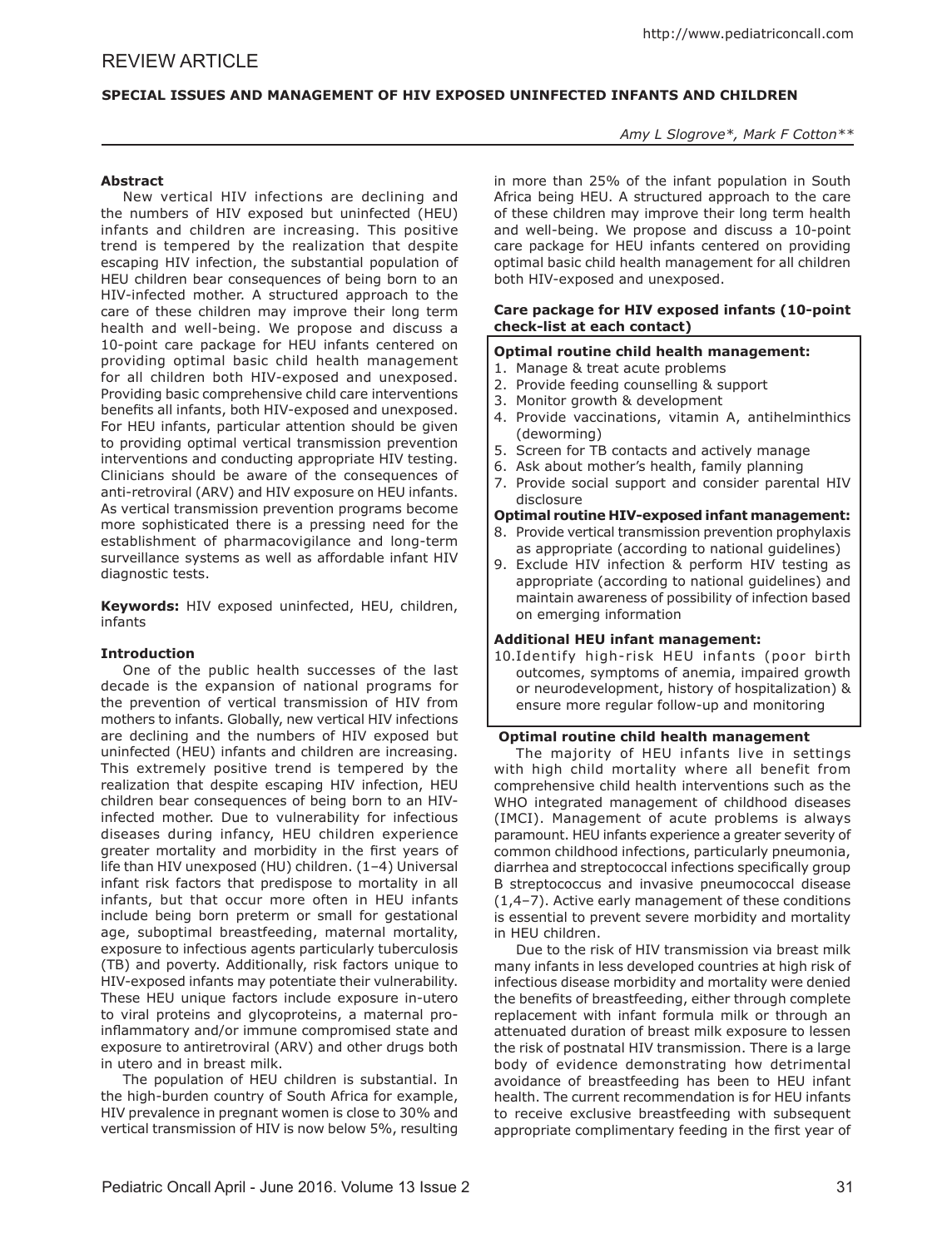life combined with prolonged infant or maternal ARV prophylaxis or maternal combination antiretroviral therapy (cART). (8) Clear, consistent infant feeding counseling and support from healthcare providers is essential to reduce postnatal HIV transmission while securing the nutritional and immunologic benefits of breast milk for HEU infants.

There is no clear evidence that HEU children experience impaired growth outside of the consequences of suboptimal infant feeding. However recent concern has developed regarding growth and neurodevelopmental consequences of in utero exposure to some ARVs that will be discussed further below. Being born to an HIV-infected mother increases risk for congenital cytomegalovirus (CMV) and it is important to be alert to the potential delayed neurologic sequelae of congenital CMV such as hearing impairment and neurodevelopmental delay. (9) Routine HEU infant hearing evaluations should be considered in addition to regular anthropometric and developmental milestone assessments.

As a result of deficient transplacental antibody transfer, HEU infants commence life with lower levels of maternally derived antibody than HU infants. (10) HEU infants respond robustly to vaccination though, and it should be ensured that HEU infants receive timeous administration of all routine infant vaccinations according to national schedules. In programs without routine pneumococcal conjugate vaccine, adding this vaccine for HEU and HIVinfected infants should be considered as there is strong evidence that both groups experience greater morbidity and mortality from invasive pneumococcal disease than HU infants. (7) Further routine child health interventions such as regular vitamin A supplementation and antihelminthics will benefit HEU infants and children. HEU infants may be more susceptible to measles infection in the first months of life due to inadequate maternal antibody transfer and measles morbidity as well as pneumonia and diarrhoea morbidity are exacerbated in vitamin A deficiency. Chronic worm infestation can result in stunting, anaemia and mild cognitive deficits in children already possibly at risk for growth and neurodevelopmental impairment due to HIV and ARV exposure.

HEU infants experience high rates of TB exposure in the home, with 10% of HEU infants already exposed to TB by three to four months of age in a South African study. (11) Primary isoniazid preventive therapy in the absence of a known TB contact however did not reduce the risk of TB infection or disease in HEU infants. (12) As in all infants, diligent screening for infectious TB contacts and active management of TB exposed infants at each care encounter is essential to reduce TB disease and its consequences in HEU infants.

Maternal well-being is a central component of improved child health for all children and this is even more so for infants born to an HIV-infected mother. The risk of morbidity and mortality in HEU infants is further increased for infants of mothers with severe immune compromise or who die during their child's infancy. (13) Active enquiry about mother's health,

HIV disease and family planning desires should be performed at each child health visit.

Poverty is associated with poor child health outcomes and families living in poverty are more likely to be affected by HIV. Further, HIV affected families are more likely to experience additional vulnerabilities, including loss of earnings, greater expenditure on the direct and hidden costs of healthcare, food insecurity, stigma in the community and the responsibility of caring for children in the extended family or community orphaned by HIV. These circumstances may alter health seeking behaviour and can lead to economic, physical and emotional instability for HIV exposed children, even if HIV-uninfected. Assistance in accessing available social support programs should form part of the comprehensive care of all children and particularly HEU children. Structured disclosure of parental HIV-status to HIV-uninfected children must also be considered when age appropriate.

#### **Optimal routine HIV-exposed infant management**

It is vital that effective programs and systems are in place to prevent vertical HIV infection from occurring in utero, during labour and delivery and postnatally during breastfeeding. The WHO now recommends cART for all people diagnosed with HIV irrespective of disease stage. (14) Where this is not yet feasible, pregnant and breastfeeding women should be prioritized. Maternal cART is the most effective means of preventing vertical HIV infection and ensuring the safety of breastfeeding for HIV-exposed infants. (15) Irrespective of the specific local guidelines, at each child health encounter mothers and caregivers should be supported in maintaining optimal adherence to both maternal and infant ARVs through counseling on the need for the ARVs and joint problem-solving with healthcare professionals to overcome challenges with access to, administration of or side-effects experienced from the ARVs. Cotrimoxazole prophylaxis should be provided to all HIV-exposed infants until HIV-infection has been confidently excluded through age-appropriate testing and all HIV-exposure via breastfeeding has ceased. This is to ensure the prevention of pneumocystis pneumonia in infants already HIV-infected but not yet diagnosed with HIV-infection. Prolonged cotrimoxazole prophylaxis provides no additional benefit to HEU infants and should not be continued long-term in HEU infants. (16)

In addition to routine HIV-testing of HIV exposed infants according to national guidelines, HIV infection should be excluded in all HIV-exposed and HIVunexposed infants with symptoms of HIV or any severe illness including severe pneumonia, diarrhoea, TB, severe acute malnutrition, neurodevelopmental delay and/or microcephaly. A new diagnosis of HIV in a parent or sibling should prompt further testing of all children in the family irrespective of age and the presence or absence of symptoms. In the case of a new diagnosis in a mother, HIV-infection should immediately be excluded in her infant and if breastfeeding postnatal prophylaxis can still be provided to either mother, infant or both. An HIV antibody test can be used to diagnose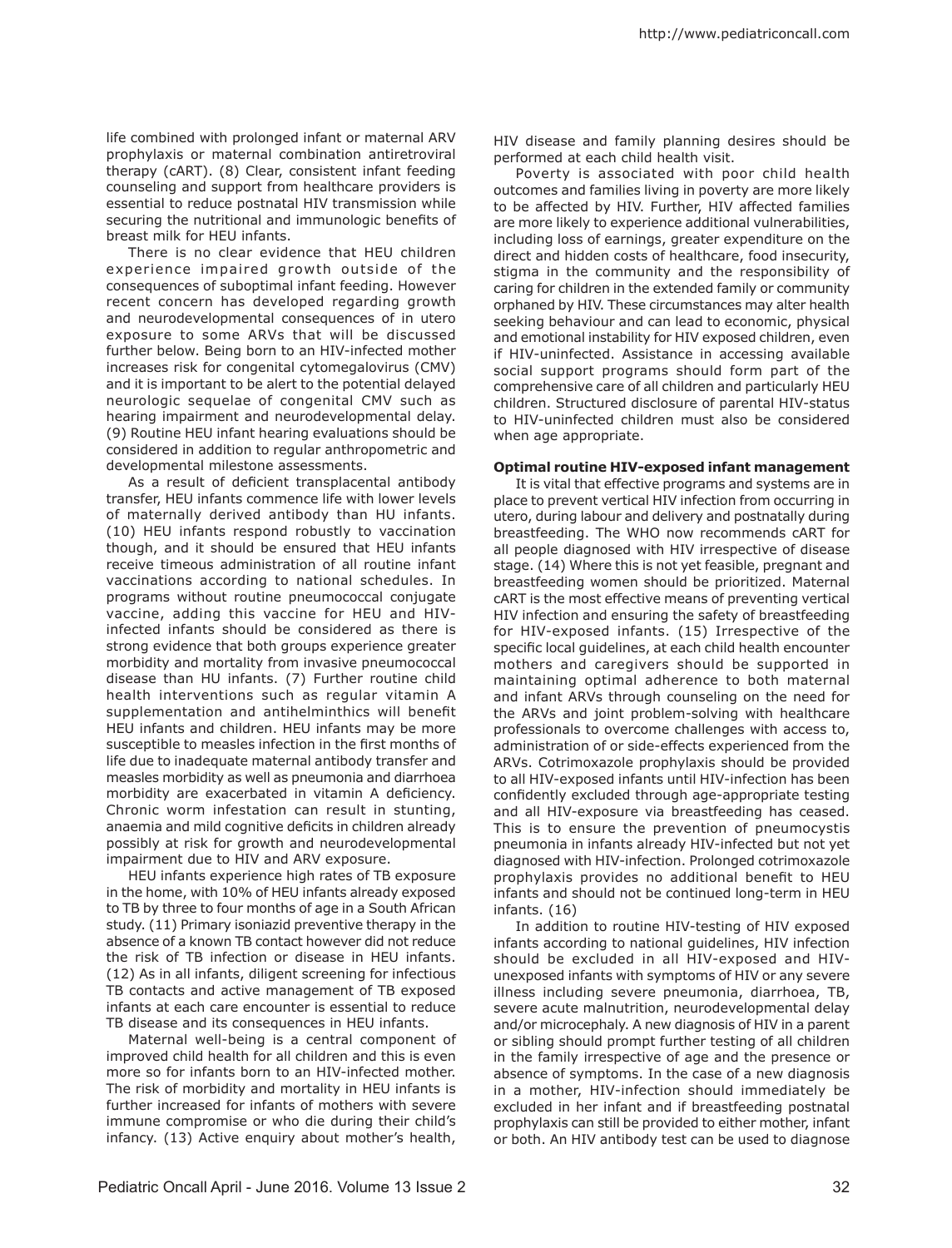HIV in all children over 18 months of age and is also a cost-effective screening test for children under 18 months of age, about 70% of whom would have lost all maternal HIV IgG antibodies by nine months of age. A diagnosis of HIV infection in a child under 18 months of age must be made using an HIV nucleic acid test such as the HIV-DNA-polymerase chain reaction (PCR) test.

### **Special issues in HEU infants & children**

### ARV exposure

Coupled with HIV exposure is the inevitable consequence of ARV drug exposure that may begin at conception in mothers already receiving cART or is introduced as soon as maternal HIV-infection is confirmed during pregnancy. (8) Infant ARV exposure continues postnatally by administration to the infants themselves or via breast milk. Although no ARVs used for vertical transmission prevention are clearly teratogenic, there are concerns of negative consequences regarding some drugs. Infants born to HIV-infected mothers compared to those born to HIVuninfected mothers are more often preterm, small for gestational age (SGA) and of low birth weight (LBW). (17) These poor birth outcomes are associated with increased HEU neonatal and infant mortality. There is growing concern that in-utero ARV exposure, specifically triple cART and possibly protease-inhibitors, are additional determinants of adverse birth outcomes (preterm birth, SGA and LBW) in HEU infants. Women on cART at conception also have double the odds of pre-eclampsia/eclampsia compared to HIV-infected women not on cART at conception, an additional risk for adverse birth outcomes in HIV-exposed infants. (18)

Zidovudine (ZDV) and Tenofovir disoproxil fumarate (TDF) are widely used in vertical transmission prevention programs and clinicians should be aware of their potential consequences. ZDV causes a transient anemia in neonates after in-utero or postpartum exposure. (19) Other hematological aberrations associated with ZDV exposure, include altered neutrophil and platelet count. The clinical significance of these hematological alterations in HEU infants has not been determined. Looking for symptomatic anemia is advised and ZDV should be withdrawn in symptomatic HEU infants still receiving ZDV prophylaxis. Mitochondrial toxicity secondary to ZDV and other nucleoside reverse transcriptase inhibitor exposure has been observed. The clinical significance of these mitochondrial changes is again unclear but has potential for poorer neurodevelopmental outcomes, myocardial aberrations and oncogenic effects. Language and social-emotional development may be affected by in utero Atazanavir exposure, although this is seldom used to prevent vertical transmission. TDF has nephrotoxic effects that, through altered bone metabolism, can result in reduced bone mineral density when used in HIV-infected children. There is concern about in-utero exposure to TDF and its effects on the developing fetal skeletal structure. Reduced neonatal bone mineral density and impaired length growth at six to 12 months of age were observed in TDF exposed

infants. (6,20) More recently Lopinavir/ritonavir was implicated in reduced neonatal bone mineral density in the PROMISE trial rather than TDF. (21)

Case reports and animal studies have described neural tube defects following first trimester efavirenz (EFV) exposure. A comprehensive systematic review and meta-analysis found no evidence of birth defects associated with first trimester EFV use, although the numbers were too small to comment specifically on neural-tube defects. (22) Prolonged postnatal nevirapine (NVP), widely used in vertical transmission prevention programs, was safe when used at prophylactic doses up to six months of age in breastfed infants. Although NVP associated rash or hepatotoxicity is infrequent in HEU infants exposed to prophylactic NVP, clinicians should be aware of these complications.

Although optimal prevention of vertical HIV infection is imperative, pharmacovigilance systems are urgently needed in high burden countries to understand the safety of ARV exposure as regimens become more complex and duration of exposure is extended both antenatally and postnatally.

## Infectious morbidity

HEU infants are at greater risk for mortality and hospitalization in the first year of life than HU infants. This is largely due to an increased severity of common childhood infections. Studies have observed a greater severity of pneumonia in HEU compared to HU infants, represented by the severity of symptoms and inadequate response to empiric pneumonia treatment. (5,23) HEU infants are also more susceptible to late onset group B streptococcal infection and to a higher rate of mortality from invasive pneumococcal disease. (7,24) Although the neonatal period has the highest absolute risk for mortality for all infants, the greatest relative increase in infectious morbidity and mortality risk in HEU compared to HU infants is during midinfancy between two to six months of age. (1,2,6) This vulnerability to infectious diseases wanes by two years of age. A small subset of HEU infants appear susceptible to opportunistic infections, occurring in the absence of an identifiable primary or other immune deficiency. Case reports have described HEU infants with pneumocystis pneumonia and CMV pneumonia and colitis.

# Challenges in diagnosing infant HIV infection

With advancement of vertical transmission prevention programs and prolongation of infant ARV prophylaxis, establishing a diagnosis of HIV and the optimal timing of testing in infants is now more difficult. The WHO recommended first HIV-PCR test at six weeks of age for all HIV-exposed infants may no longer be appropriate. Twenty percent of perinatally HIV-infected infants die within the first three months of life, and waiting to make the diagnosis at six weeks of age is too late for these infants. Birth HIV-testing is now recommended where feasible to reduce this early mortality in HIV-infected infants. Prolonged infant ARV prophylaxis, even given as a single drug, can temporarily suppress HIV viral replication to give false negative HIV-PCR results during post-exposure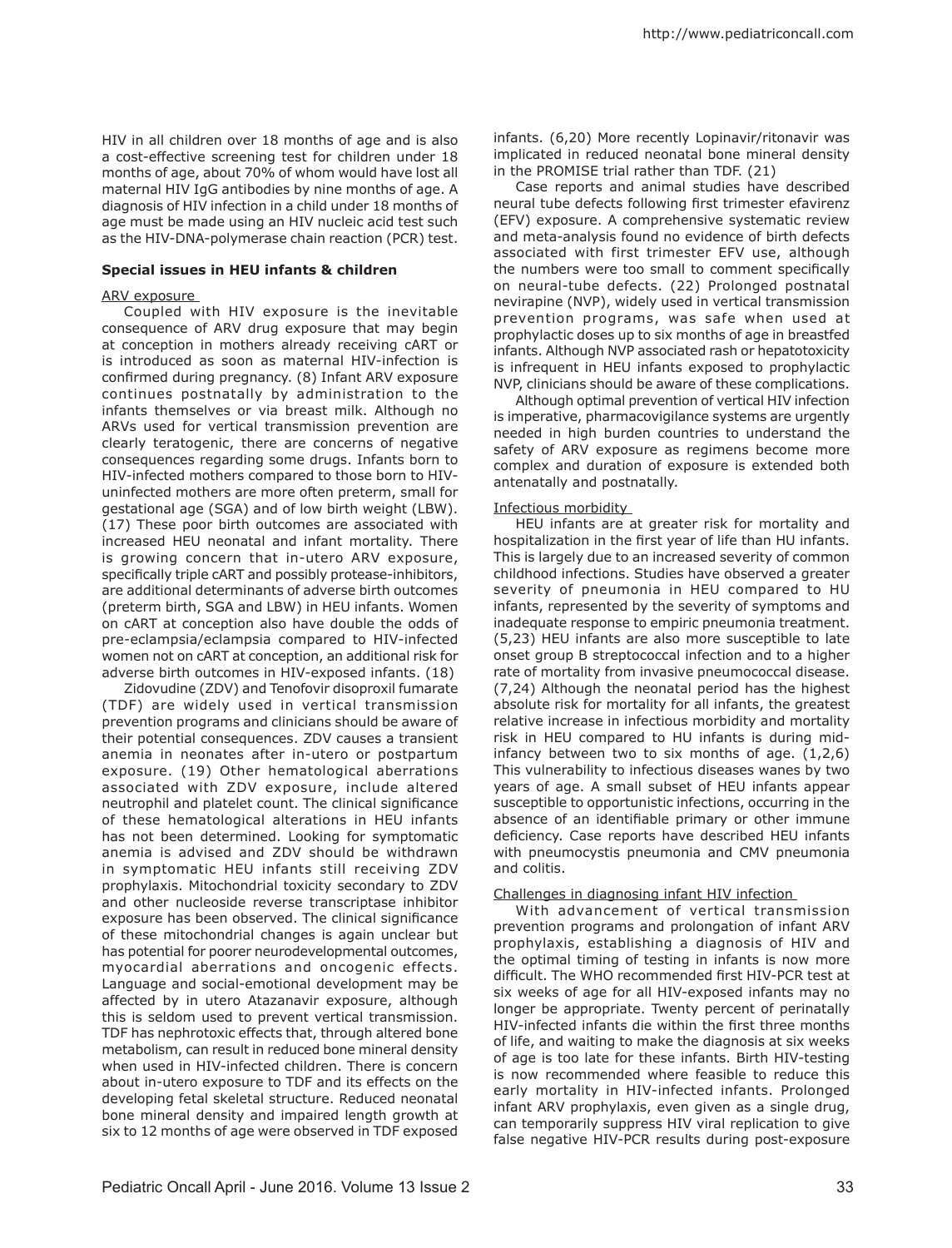prophylaxis (25). Repeat testing at least four weeks after cessation of all ARV prophylaxis is advised in all HEU infants receiving postnatal prophylaxis. Correlation of the test result with the clinical picture of the infant is essential and HIV-infection should be excluded in all symptomatic HIV-exposed infants regardless of the results or timing of prior testing. There is an urgent need to expand access of affordable virologic HIV tests for early infant HIV diagnosis if the current WHO 90-90-90 (90% of HIV infections diagnosed, 90% of people diagnosed with HIV on sustained antiretroviral therapy and 90% of people on antiretroviral therapy with viral suppression) targets are to be met by 2020.

## **Conclusion**

Providing basic comprehensive child care interventions benefits all HEU and HU infants. For HEU infants, particular attention should be given to preventing vertical transmission and conducting appropriate HIV testing. Clinicians should be aware of the consequences of ARV and HIV exposure on HEU infants. As vertical transmission prevention programs become more sophisticated, there is increasing need for pharmacovigilance and long-term surveillance systems and more affordable infant HIV diagnostic tests.

### **Funding :** None

## **Conflict of Interest :** None

### **References :**

- 1. Marinda E, Humphrey JH, Iliff PJ, Mutasa K, Nathoo KJ, Piwoz EG, et al. Child mortality according to maternal and infant HIV status in Zimbabwe. Pediatr Infect Dis J. 2007;26:519–26.
- 2. Koyanagi A, Humphrey JH, Ntozini R, Nathoo K, Moulton LH, Iliff P, et al. Morbidity Among Human Immunodeficiency Virus-exposed But Uninfected, Human Immunodeficiency Virus-infected, and Human Immunodeficiency Virusunexposed Infants in Zimbabwe Before Availability of Highly Active Antiretroviral Therapy. Pediatr Infect Dis J. 2011;30:45–51.
- 3. Slogrove A, Reikie B, Naidoo S, De Beer C, Ho K, Cotton M, et al. HIV-exposed uninfected infants are at increased risk for severe infections in the first year of life. J Trop Pediatr. 2012;58:505–8.
- 4. Shapiro RL, Lockman S, Kim S, Smeaton L, Rahkola JT, Thior I, et al. Infant morbidity, mortality, and breast milk immunologic profiles among breast-feeding HIV-infected and HIV-uninfected women in Botswana. J Infect Dis. 2007;196:562–9.
- 5. le Roux DM, Myer L, Nicol MP, Zar HJ. Incidence and severity of childhood pneumonia in the first year of life in a South African birth cohort: the Drakenstein Child Health Study. Lancet Glob Heal. 2015;3:e95–103.
- 6. Slogrove AL. The pattern and pathways of infectious morbidity in South African HIV exposed uninfected infants. University of British Columbia; 2015. Available at URL: http://hdl.handle.net/2429/55603. Accessed on 13th May 2016
- 7. von Mollendorf C, von Gottberg A, Tempia S, Meiring S, de Gouveia L, Quan V, et al. Increased risk and mortality of

invasive pneumococcal disease in HIV-exposed-uninfected infants under 1 year of age in South Africa, 2009-2013. Clin Infect Dis. 2015;60(9):1346–56.

- 8. World Health Organisation. Consolidated Guidelines on The Use of Antiretroviral Drugs for Treating and Preventing HIV Infection. 2013. Available at URL: http://www.who.int/hiv/ pub/guidelines/arv2013/en/. Accessed on 13th May 2016
- 9. Duryea EL, Sánchez PJ, Sheffield JS, Jackson GL, Wendel GD, McElwee BS, et al. Maternal Human Immunodeficiency Virus Infection and Congenital Transmission of Cytomegalovirus. Pediatr Infect Dis J. 2010;29(10):915.
- 10. Jones CE, Naidoo S, De Beer C, Esser M, Kampmann B, Hesseling AC. Maternal HIV infection and antibody responses against vaccine-preventable diseases in uninfected infants. J Am Med Assoc. 2011;305(6):576–84.
- 11. Cotton MF, Schaaf HS, Lottering G, Weber HL, Coetzee J, Nachman S. Tuberculosis exposure in HIV-exposed infants in a high-prevalence setting. Int J Tuberc Lung Dis. 2008;12(2):225–7.
- 12. Madhi SA, Nachman S, Violari A, Kim S, Cotton MF, Bobat R, et al. Primary Isoniazid Prophylaxis against Tuberculosis in HIV-Exposed Children. N Engl J Med. 2011;365(1):21–31.
- 13. Newell M-L, Coovadia H, Cortina-Borja M, Rollins N, Gaillard P, Dabis F. Mortality of infected and uninfected infants born to HIV-infected mothers in Africa: a pooled analysis. Lancet. 2004;364(9441):1236–43.
- 14. World Health Organization. Guidelines Guideline on When To Start Antiretroviral Therapy and on Pre-Exposure Prophylaxis for HIV. 2015. Available at URL: http:// www.who.int/hiv/pub/guidelines/earlyrelease-arv/en/. Accessed on 13th May 2016
- 15. Fowler MG, Qin M, Fiscus SA, Currier JS, Makanani B, Martinson F, et al. PROMISE: efficacy and safety of 2 strategies to prevent perinatal HIV transmission. Conference on Retroviruses and Opportunistic Infections. Boston, Massachusetts; 2015. Abstract No. 31LB. Available at URL: http://www.croiconference.org/sessions/promiseefficacy-and-safety-2-strategies-prevent-perinatal-hivtransmission. Accessed on 13th Mat 2016
- 16. Shapiro RL, Hughes M, Powis K, Gbolahan A, Bennet K, Moyo S, et al. Similar mortality with cotrimoxazole vs placebo in HIV-exposed uninfected children. Conference on Retroviruses and Opportunistic Infections. Boston, Massachusetts; 2016. Abstract 37. Available at URL: http://www.croiconference.org/sessions/similar-mortalitycotrimoxazole-vs-placebo-hiv-exposed-uninfectedchildren. Accessed on 13th May 2016
- 17. Chen JY, Ribaudo HJ, Souda S, Parekh N, Ogwu A, Lockman S, et al. Highly active antiretroviral therapy and adverse birth outcomes among HIV-infected women in Botswana. J Infect Dis. 2012 Dec 1;206(11):1695–705.
- 18. Machado ES, Krauss MR, Megazzini K, Coutinho CM, Kreitchmann R, Melo VH, et al. Hypertension, preeclampsia and eclampsia among HIV-infected pregnant women from Latin America and Caribbean countries. J Infect. 2014;68(6):572–80.
- 19. Dryden-Peterson S, Shapiro RL, Hughes MD, Powis K, Ogwu A, Moffat C, et al. Increased Risk of Severe Infant Anemia After Exposure to Maternal HAART, Botswana. J Acquir Immune Defic Syndr. 2011;56(5):428–36.
- 20. Siberry GK, Jacobson DL, Kalkwarf HJ, Wu JW, DiMeglio